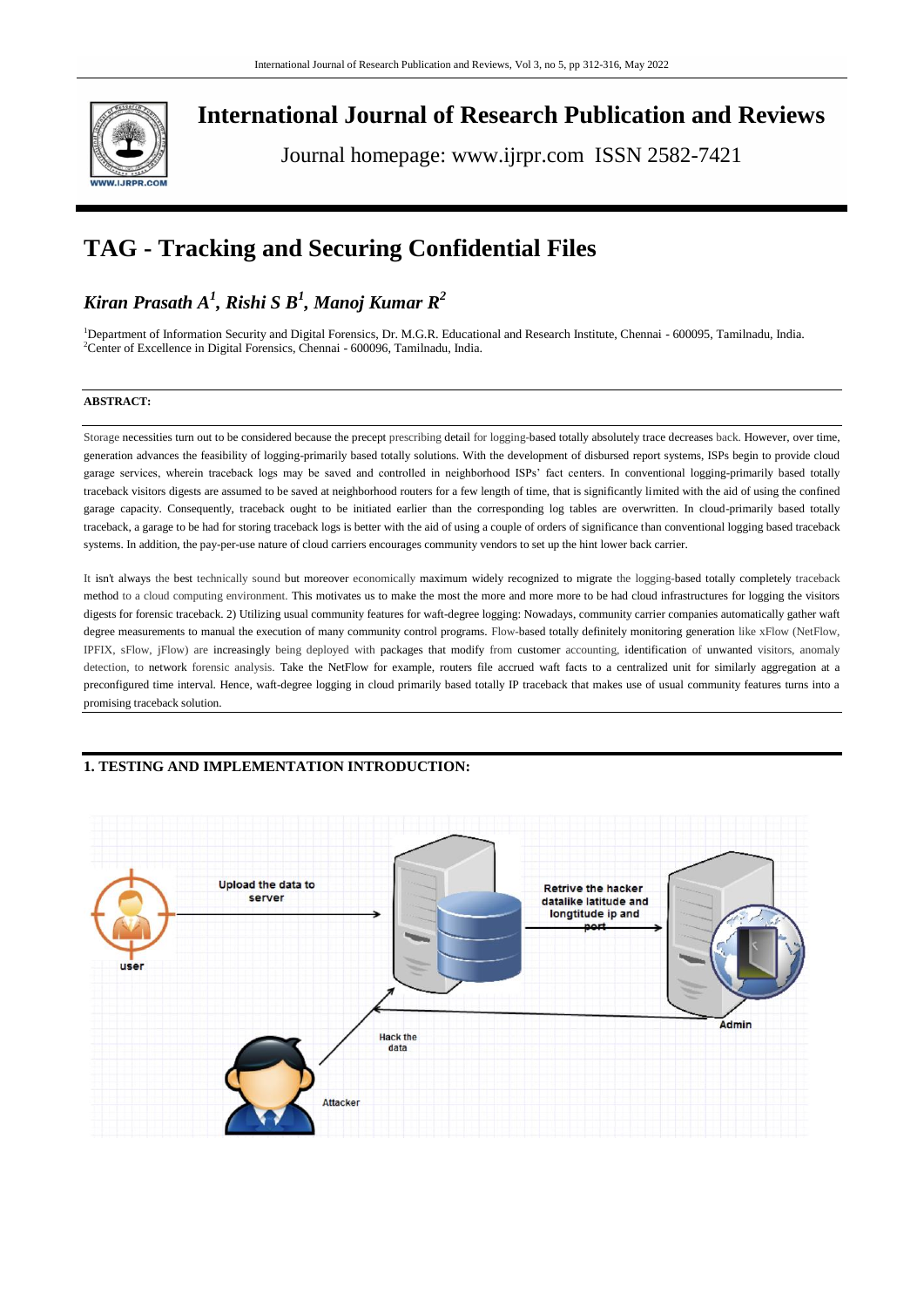Software trying out is an essential detail of software program exceptional warranty and represents the remaining overview of specification, layout and coding. In fact, trying out is the only step withinside the software program engineering system that would be regarded as damaging as opposed to constructive. A method for software programs trying out integrated software programs takes a look at case layout techniques right into a well-deliberate collection of steps that bring about a hit creation of a software program. Testing is the set of sports that may be deliberate earlier and carried out systematically. The underlying motivation of software trying out is to confirm software programs exceptional with techniques which could economically and successfully follow each strategy to each big and small-scale system.

#### **2. STRATEGIC APPROACH TO SOFTWARE TESTING:**

The software program engineering manner may be considered as a spiral. Initially machine engineering defines the function of software programs and ends in software program requirement evaluation wherein the records domain, functions, behavior, performance, constraints and validation standards for software programs are set up. Moving inward alongside the spiral, we come to layout and in the end to coding. To expand laptop software programs we spiral in alongside streamlines that lower the extent of abstraction on every flip. A approach for software program trying out can also be considered withinside the context of the spiral. Unit trying out starts on the vertex of the spiral and concentrates on every unit of the software program as applied in supply code. Testing development through shifting outward alongside the spiral to integration trying out, wherein the focal point is at the layout and the development of the software program architecture. Taking every other flip outward at the spiral we come across validation trying out wherein necessities set up as a part of software program necessities evaluation are demonstrated in opposition to the software program that has been constructed. Finally we arrive at the machine trying out, wherein the software program and different machine factors are examined as a whole.

### **3. UNIT TESTING:**

Unit trying out focuses verification attempt at the smallest unit of software program design, the module. The unit trying out we've is white field orientated and a few modules the stairs are carried out in parallel.

#### **3.1 WHITE BOX TESTING:**

This form of checking out guarantees that

- All unbiased paths had been exercised as a minimum once
- All logical choices had been exercised on their real and fake sides
- All loops are completed at their limitations and internal their operational bounds
- All inner information systems had been exercised to guarantee their validity.

To comply with the idea of white field checking we've examined every form .We have created independently to confirm that Data glide is correct, All situations are exercised to test their validity, All loops are finished on their barriers.

#### **3.2 BASIC PATH TESTING:**

Established approach of float graphs with Cyclomatic complexity became used to derive check instances for all of the functions. The primary steps in deriving check instances were: Use the layout of the code and draw a correspondent float graph. Determine the Cyclomatic complexity of resultant float graph, the usage of formula: V (G) =E-N+2 or V (G) =P+1 or V (G) =Number of Regions Where V (G) is Cyclomatic complexity, E is the quantity of edges, N is the quantity of float graph nodes, P is the quantity of predicate nodes. Determine the idea of a hard and fast of linearly impartial paths.

#### **3.3 CONDITIONAL TESTING:**

In this a part of the trying out every of the situations have been examined to each actual and fake aspects. And all the resulting paths were examined. So that every direction that can be generated on a selected situation is traced to discover any viable errors.

#### **3.4 DATA FLOW TESTING:**

This sort of checking out selects the route of this system in line with the place of definition and use of variables. This form of checking out changed into used best while a few nearby variables have been declared. The definition-use chain technique changed into used on this sort of checking out. These have been mainly beneficial in nested statements.

### **4. MODULES DESCRIPTION:**

#### **4.1 Network ID Creation:**

In Net ID Creation Everyone Should check in our Own Details like Username And password, your pc IP deal with and MAC Address for login purpose. In this task routinely to get the range and longitudes and ship returned the admin.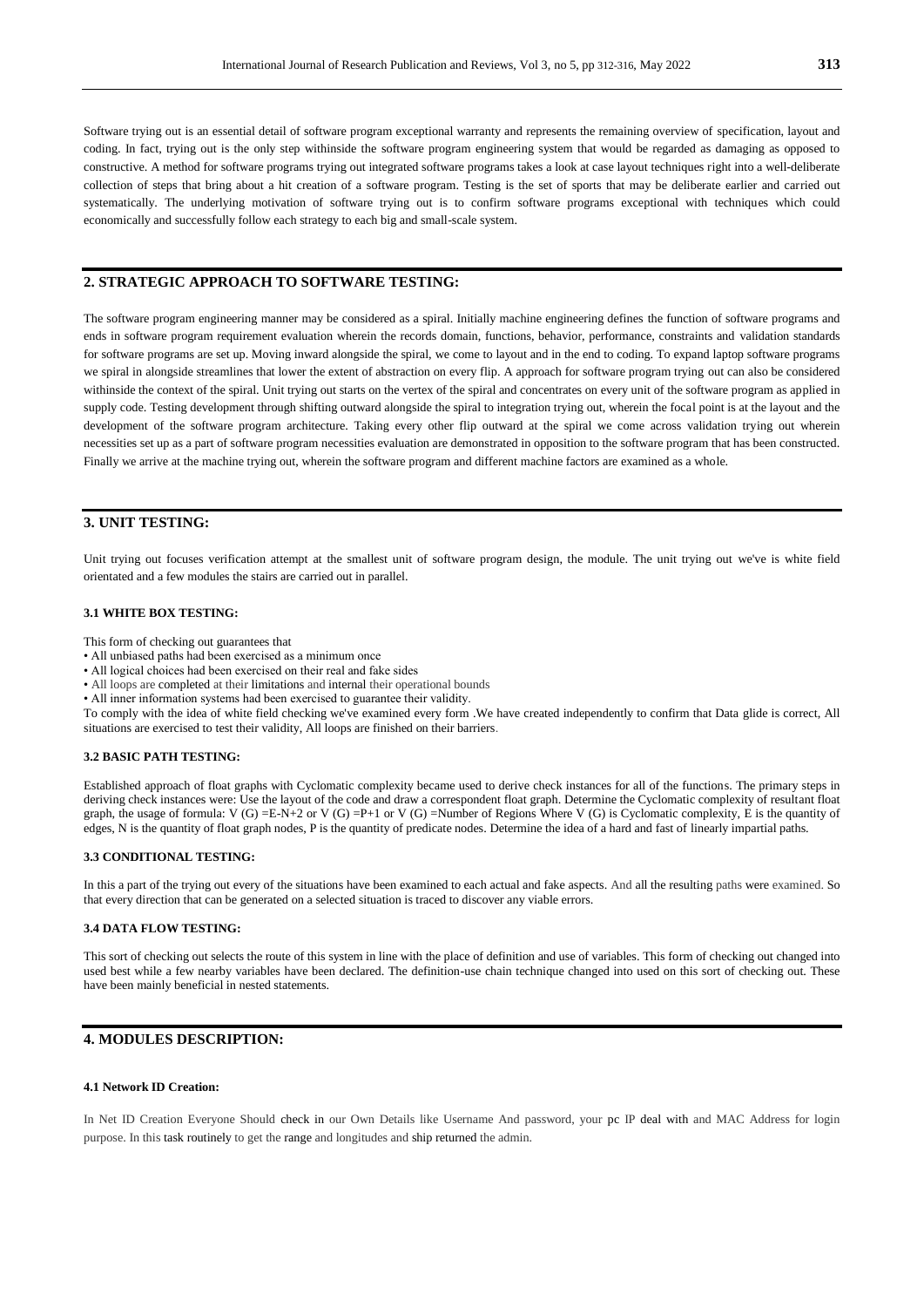#### **4.2 Data Upload:**

After growing a server ID consumer adds a report to the server with a report key. In this task an encryption set of rules became used. After the consumer additionally downloads a report from the server.

#### **4.3 Intruder check:**

If a hacker accesses the server illegally. Hacker obligatory consumer faux username and password. It will display wrong consumer call details. But Admin server to tune the faux consumer details. Like faux consumer net details.

#### **4.4 Find IP ISP:**

After that, the admin server tracks the net details. Like ISP(Internet carrier provider). Ip and MAC Address and port number.

#### **4.5 Get Intruder IP longitudes & latitudes:**

Admin server to song the faux consumer longitudes and range the use of internet provider additives. In this undertaking we use internet provider additives for retrieval of robbery ace consumer Longitudes and range with use of IP addresses.

#### **4.6 Get Access Point & Gateway:**

Admin server to tune the net carrier issuer Access Point and Gateway the usage of jquery internet carrier components. So admin tune the longitude and range and discover the location.

#### **4.7 Block Unwanted User:**

If a faux person constantly administers to music the faux person. And additionally block faux customers from use of IP and MAC addresses. Next time a selected person does not login again.

#### **5. DATABASE DESIGN:**

A database is a set of interrelated information saved with minimal redundancy to serve many customers fast and efficiently. The trendy Objectives of the database layout are to make the information right of entry easy, less expensive and bendy to the user. The information withinside the device needs to be saved and retrieved from the database. Designing the database is a part of device layout. Data factors and information systems to be saved were diagnosed on the evaluation level and are established and prepared to layout the information garage and retrieval device.

#### **6. INPUT DESIGN:**

The input of a device may be described because the statistics are furnished to the device. This is used for destiny processing with the aid of using the device to achieve significant statistics, which facilitates decision-making. Input layout is the method of changing consumer-orientated inputs to a computer-primarily based total format. Input is part of general device layout, which calls for unique attention. Inaccurate enter records is the maximum not unusual place motive of mistakes in blunders processing. Input layout can manipulate mistakes entered with the aid of using users. Entered records ought to be checked for his or her accuracy and route of mistakes. Appropriate blunders messages ought to be displayed. When an invalid record is entered, the consumer has to now no longer be allowed to kind that record.

### **7. OUTPUT DESIGN:**

The laptop output is the maximum critical and direct supply of facts to the person. Efficient and intelligible output layout improves the system's dating with the person and facilitates in selection making. Output layout became studied going actively at some point of the have a look at phase. The goal of the output layout is to describe the contents and layout of all files and reviews in an appealing and beneficial layout.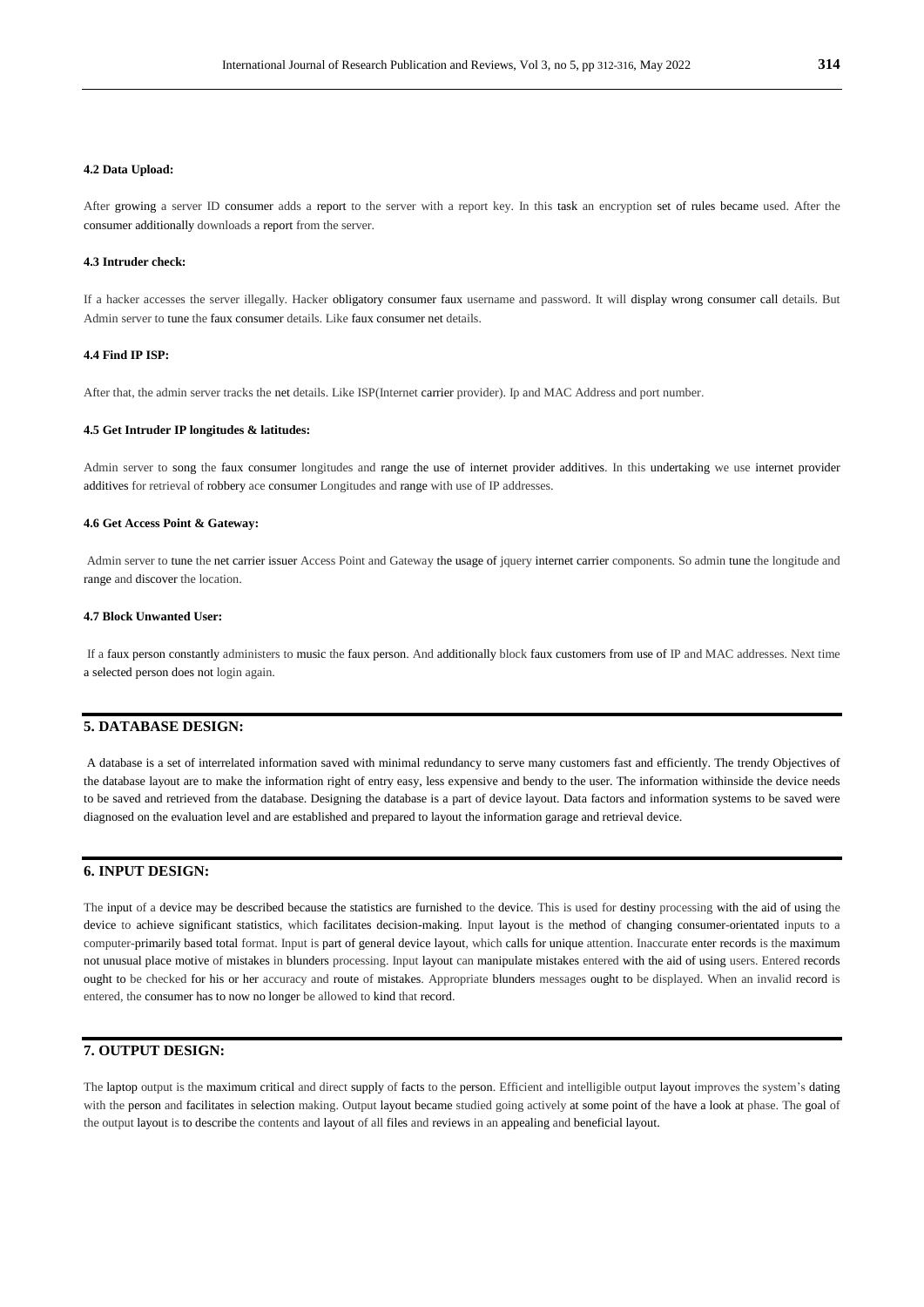**VIEW NETWORK ATTACKERS** 

### **8. OUTPUT SCREENSHOT:**

| $_{\rm IP}$  | <b>Fake Userid</b> | <b>Fake Password</b> | <b>Attack Time</b>                   | <b>Details</b>      |
|--------------|--------------------|----------------------|--------------------------------------|---------------------|
| 172.17.2.119 | vijay              |                      | wdfweqtr356k789o 2015/10/10 15:32:28 | <b>VIEW DETAILS</b> |
| 172.17.2.120 | fghfghfghfg        | fghfghj              | 2015/10/10 15:34:23                  | <b>VIEW DETAILS</b> |
| 172.17.2.114 | jijichcgh          | gfghfgfgffg          | 2015/10/10 16:17:13                  | <b>VIEW DETAILS</b> |
| 172.17.2.133 | sasasasa           | sdfsdf               | 2015/10/10 16:33:27                  | <b>VIEW DETAILS</b> |
| 172.17.2.131 | dinesh             | hze bzehze           | 2015/10/10 16:50:07                  | <b>VIEW DETAILS</b> |
| 172.17.2.131 | azhaguraj          | adadad               | 2015/10/10 17:09:37                  | <b>VIEW DETAILS</b> |
| 172.17.2.131 | chiranjeev         | 123456asdd           | 2015/10/10 17:15:20                  | <b>VIEW DETAILS</b> |
| 172.17.2.131 | chiranjeev         | asdasda              | 2015/10/10 17:16:18                  | <b>VIEW DETAILS</b> |
| 172.17.2.131 | vinoth             | asdasda              | 2015/10/10 17:17:02                  | <b>VIEW DETAILS</b> |
| 172.17.2.115 | asdfasdf           | asdfasdfasdf         | 2015/10/10 17:49:54                  | <b>VIEW DETAILS</b> |
| 172.17.2.126 | asdasd             | asdasdasd            | 2015/10/10 17:50:43                  | <b>VIEW DETAILS</b> |
| 172.17.2.131 | dinesh             | asdas asd            | 2015/10/13 11:32:25                  | <b>VIEW DETAILS</b> |

### **9. ADVANTAGES OF PROPOSED SYSTEM:**

• Node databases are incredibly structured; and SU's queries consist of continuously the identical device-precise characteristics.

- The separate database is maintained to shop the to be had idle node
- We obtain to maintain the privateness of facts and vicinity of secondary users.
- Our proposed schemes provide diverse cost-overall performance trade-offs that could meet the necessities of various applications.

### **10. FUTURE ENHANCEMENT:**

• These concerns have inspired the look for step forward technology that may scale to satisfy destiny needs each in phrases of node performance and alertness performance

• Cognitive radios provide the promise of being a disruptive generation innovation so as to permit the destiny wi-fi world.

### **CONCLUSION:**

In this work, we first provided the cloud-primarily based totally IP traceback architecture, which possesses numerous favorable houses that preceding traceback schemes didn't fulfill simultaneously. We then centered at the get entry to manipulate hassle withinside the context of cloud-primarily based totally traceback, wherein the goal is to save you illegitimate customers from inquiring for traceback facts for unwell intentions. To this end, we proposed the FACT, a better person authentication framework which guarantees that the entity inquiring for the traceback technique is a real recipient of the go with the drift packets to be traced. Evaluation research primarily based totally on real-international Internet visitors datasets confirmed the